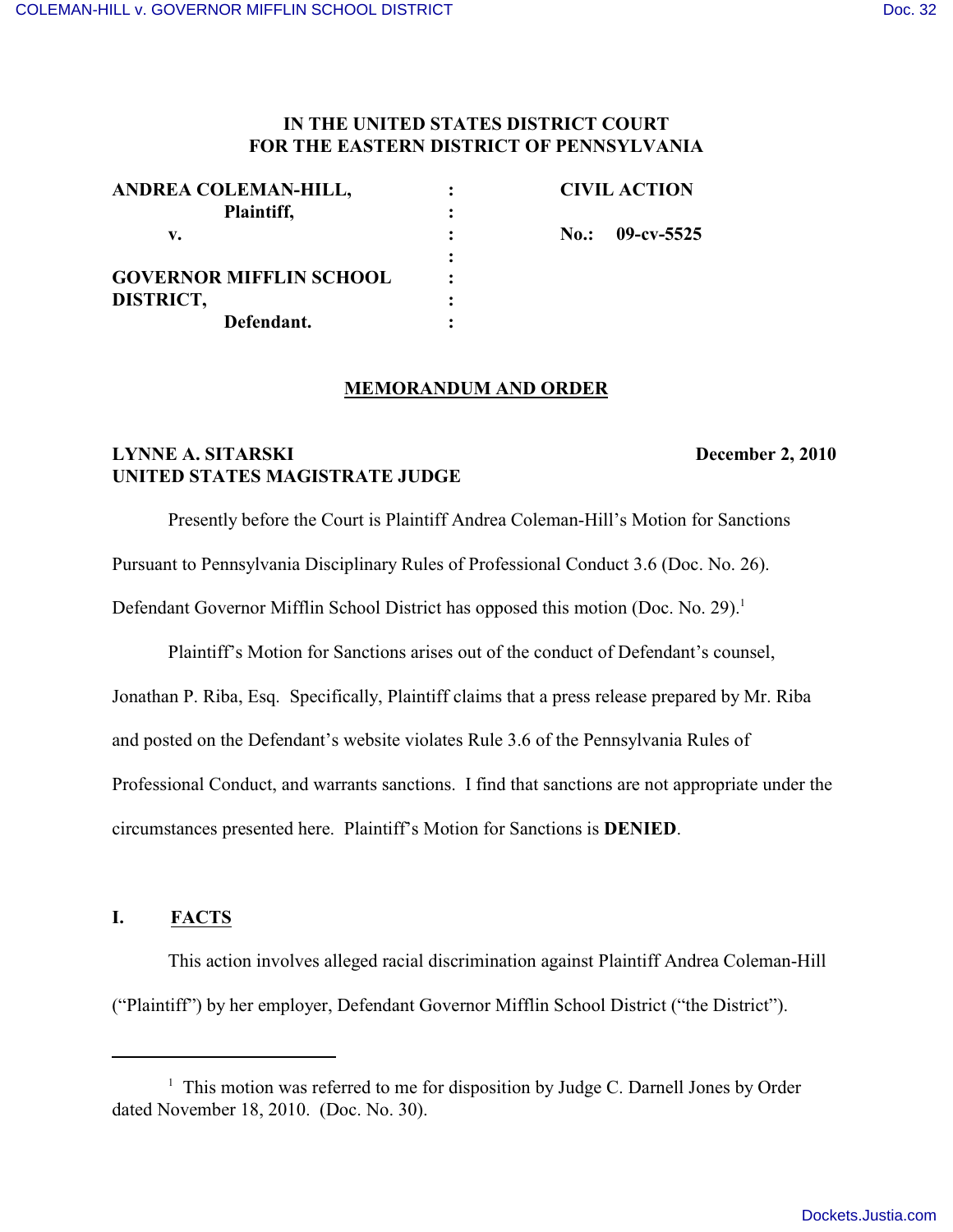Plaintiff alleges that the District's superintendent, Dr. Mary T. Weiss, violated Title VII of the Civil Rights Act of 1964, 42 U.S.C. § 2000e *et seq.*, and the Pennsylvania Human Relations Act, 43 P.S. § 951 *et seq.*, by mistreating Plaintiff on account of her race.

The local newspaper, *The Reading Eagle,* has published newspaper articles concerning this case. Both parties' attorneys (the District's Mr. Riba and Plaintiff's Ms. Robin J. Gray) have provided comments to the press on multiple occasions. (Def.'s Resp. to Pl.'s Mot. Sanctions Ex. A; Pl.'s Mot. ¶¶ 7-9, Ex. B, Ex. C). As relevant to this motion, Mr. Riba wrote and posted a press release on the District's website on November 9, 2010, which provided a general description of the parties' position, detailed the outcome of the District's prior Motion for Sanctions, and responded to Ms. Gray's quotes in a previous newspaper article. (Pl.'s Mot. Ex. C). Essentially, the press release issued by Mr. Riba describes this Court's November 4, 2010 Memorandum and Order (Doc. Nos. 23, 24), denies that the District withheld documents containing evidence of discrimination, and provides information on how to obtain a copy of this Court's decision. The majority of the information within the press release is publicly-available on the docket.<sup>2</sup>

On November 15, 2010, Plaintiff filed the instant motion for sanctions based on Mr. Riba's alleged violation of Rule 3.6 of the Pennsylvania Rules of Professional Conduct. Plaintiff claims that the press release was intended to "defame and humiliate Plaintiff's counsel and to attempt to prejudice the outcome of the litigation." (Pl.'s Mot. ¶ 18). As a result, Plaintiff seeks an Order prohibiting the District's attorneys from issuing "any press releases" regarding this case.

<sup>&</sup>lt;sup>2</sup> The Third Circuit has commented that entries on the docket are public records. *See Dashner v. Riedy*, 197 Fed. Appx. 127, 131-32 (3d Cir. 2006) (acknowledging that the docket is a public record).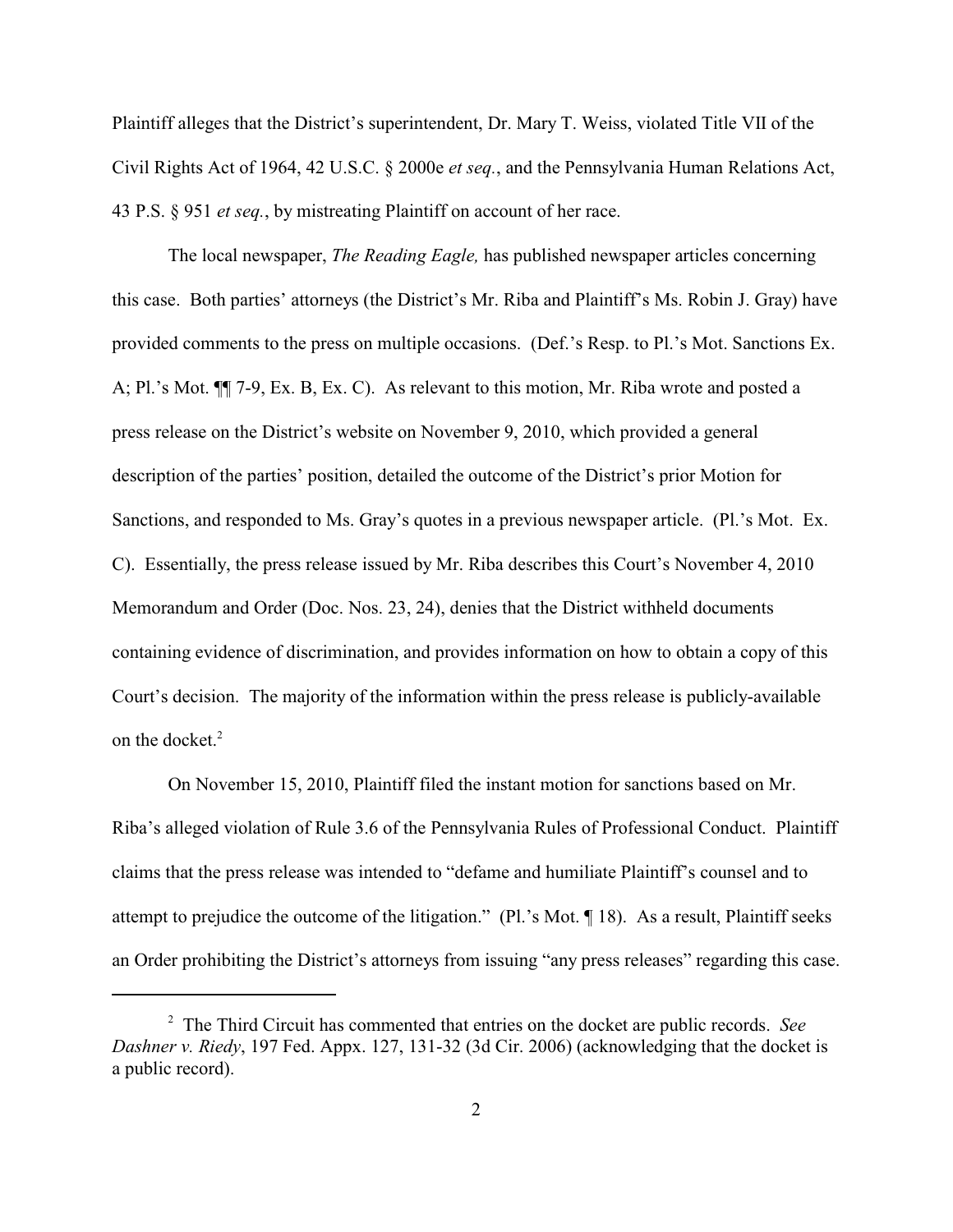(Pl.'s Proposed Form of Order, Doc. No. 26). Thus, Plaintiff requests that this Court issue a "gag order." Plaintiff also seeks attorney's fees incurred in bringing the instant motion.<sup>3</sup>

## **II. LEGAL STANDARDS**

In determining whether a gag order is appropriate, "the Court must be convinced, not merely suspect, that there is a substantial likelihood that extrajudicial statements by counsel, in light of the circumstances of the case, will materially prejudice the pending proceedings." *Constand v. Cosby*, 229 F.R.D. 472, 475 (E.D. Pa. 2005) (Robreno, J.) (citing *Gentile v. State Bar of Nev.*, 501 U.S. 1030, 1075 (1990)). The Supreme Court has upheld the "substantial likelihood to materially prejudice" standard as a permissible balance between an attorney's right to free speech protected by the First Amendment and the state's interest for fair judicial determinations. *See U.S. v. Scarfo*, 263 F.3d 80, 93 (3d Cir. 2001) (citing *Gentile*, 501 U.S. at 1075). Nevertheless, thwarting attorney public comments via a gag order is not always the

c. Payment of Plaintiff's counsel fees for this instant motion. [And]

(Pl.'s Mot. Sanctions ¶ 22).

<sup>&</sup>lt;sup>3</sup> According to Plaintiff's motion, the following sanctions are sought:

a. The immediate removal of the press release from Governor Mifflin Web Site[.]

b. Admonishment of Attorney Riba to comply with the professional rules of ethics when issuing extra judicial statements in the form of a press release.

d. Any other appropriate sanctions that this court deem to be appropriate.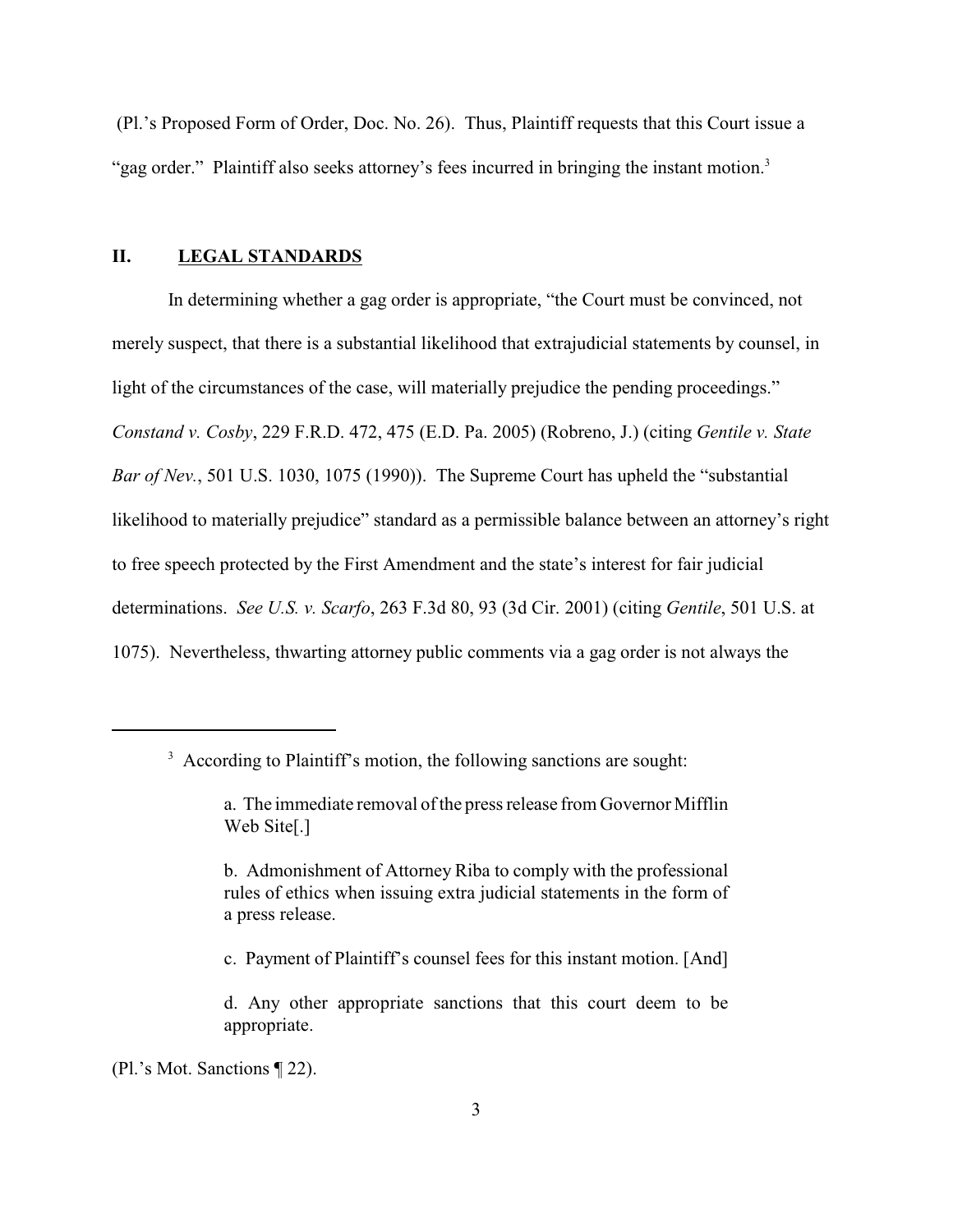answer.<sup>4</sup> Constand, 229 F.R.D. at 478. Therefore, "[a]ny limitation on the attorney's speech must be narrow and necessary, carefully aimed at comments likely to influence the trial or judicial determination." *Scarfo*, 263 F.3d at 93 (citing *Gentile*, 501 U.S. at 1075).

We are certainly mindful of the fact that attorneys are held to ethical standards that prohibit certain conduct. According to the Local Rules of Civil Procedure, the district courts apply "the Rules of Professional Conduct adopted by the Supreme Court of Pennsylvania, as amended from time to time by that state court," i.e. the Pennsylvania Rules of Professional Conduct. E.D. Pa. R. Civ. P. 83.6 (Rule IV(B)) (2010). Violations of the rules "shall constitute misconduct and shall be grounds for discipline." *Id.*; *In re E. Sugar Antitrust Litig.*, 697 F.2d 524, 530 (3d Cir. 1982) (citing *Kramer v. Scientific Control Corp.*, 534 F.2d 1085 (3d Cir. 1976)) (acknowledging that district courts may utilize sanctions "to discipline specific breaches of professional responsibility, and to deter future misconduct of a similar type.").

Rule 3.6 of the Pennsylvania Rules of Professional Conduct provides, in pertinent part:

(a) A lawyer who is participating or has participated in the investigation or litigation of a matter shall not make an extrajudicial statement that the lawyer knows or reasonably should know will be disseminated by means of public communication and will have a substantial likelihood of

*Constand*, 229 F.R.D. at 478.

4

Attorney public speech is not always undesirable nor is media attention always deleterious to the interest of justice. The lamp of public scrutiny shining brightly over the proceedings can assist the Court in reaching a just result under the watchful eye of an informed public. When, however, counsel seeks to use this light not to enlighten but to distort, not to inform but to proselytize, the fragile accommodation between the right to a fair trial and the exercise of free expression is put at risk.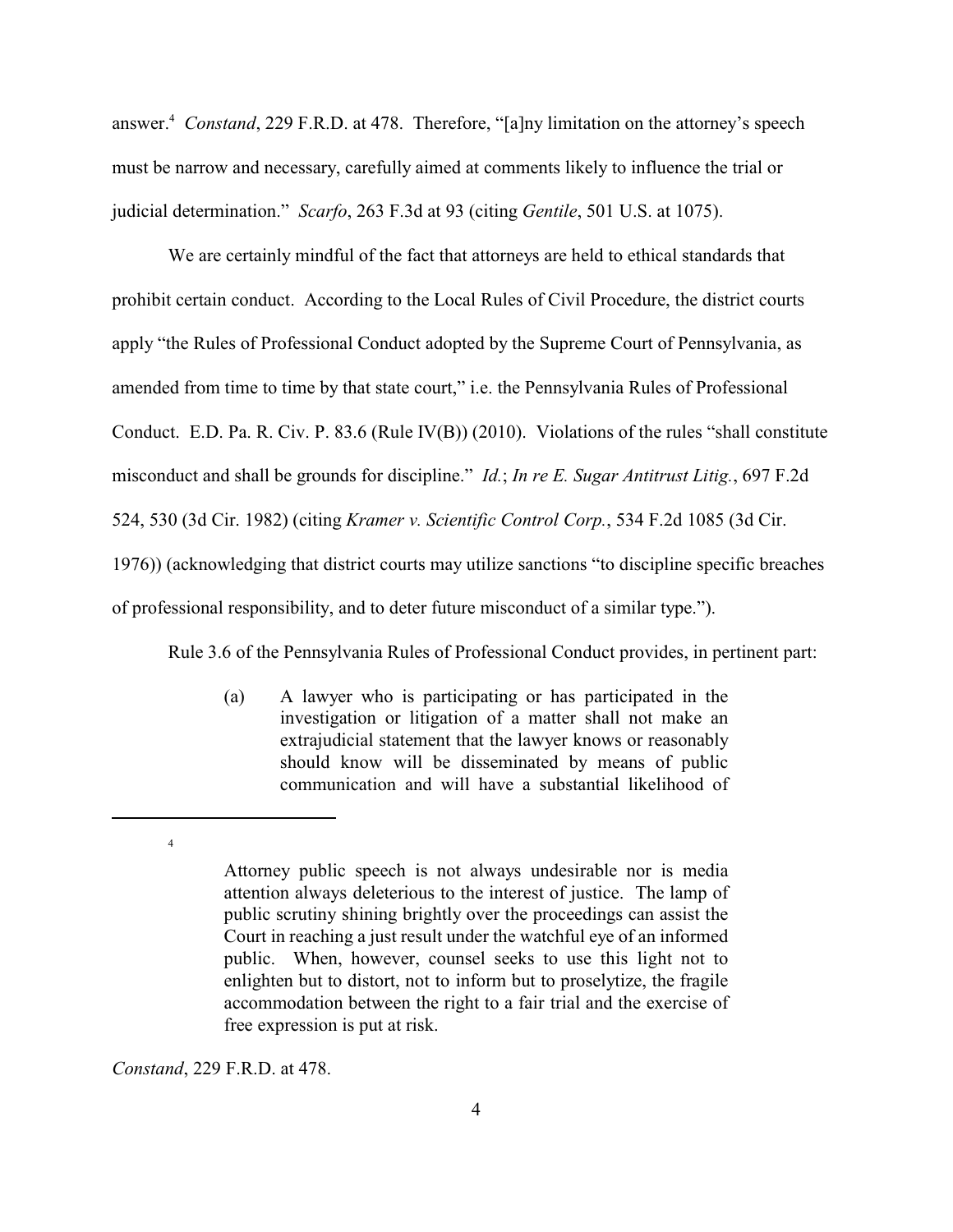materially prejudicing an adjudicative proceeding in the matter.

- (b) Notwithstanding paragraph (a), a lawyer may state:
	- (1) the claim, offense or defense involved and, except when prohibited by law, the identity of the persons involved;
	- (2) information contained in the public record . . ..
- (c) Notwithstanding paragraph (a), a lawyer may make a statement that a reasonable lawyer would believe is required to protect a client from the substantial undue prejudicial effect of recent publicity not initiated by the lawyer or the lawyer's client. A statement made pursuant to this paragraph shall be limited to such information as is necessary to mitigate the recent adverse publicity.

Pa. R. of Prof'l Conduct 3.6 (2008). If an attorney violates this rule, the court may order sanctions. *See Constand*, 229 F.R.D. at 475-76.

### **III. DISCUSSION**

Plaintiff essentially seeks a gag order, because Plaintiff asks this Court to order the immediate removal of the press release from the District's website. Plaintiff also asks this Court to prohibit the District's attorneys from "issuing any press releases regarding this case." (Pl.'s Proposed Form of Order). Plaintiff also asks this Court to admonish Mr. Riba to comply with the Pennsylvania Rules of Professional Conduct.

A gag order is appropriate only where the Court is "convinced, not merely suspect" that counsel's statements will materially prejudice the pending proceedings. *Constand*, 229 F.R.D. at 475 (citing *Gentile*, 501 U.S. at 1075). In a similar case in which attorneys provided comments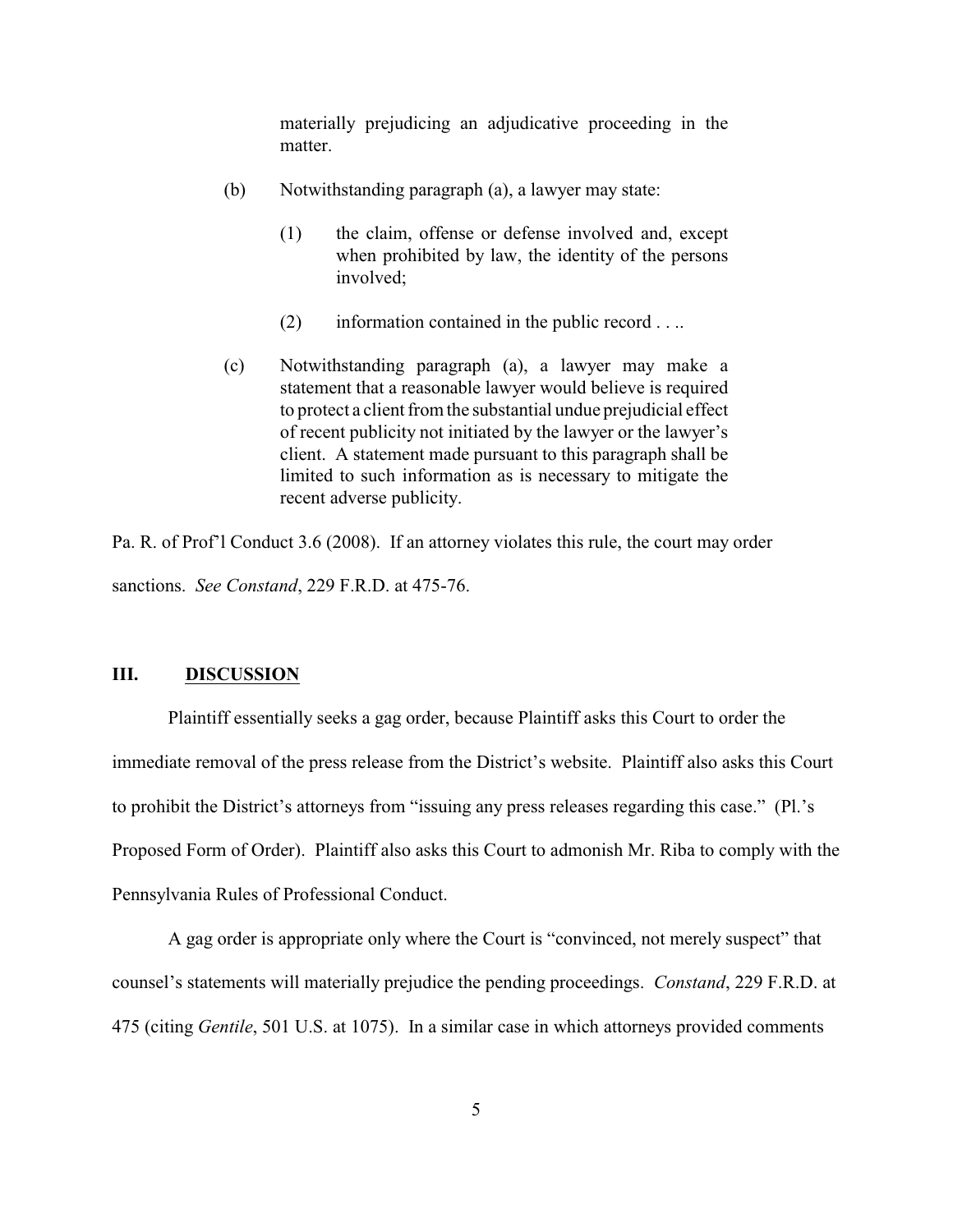to the media, the court declined to utilize a gag order for three reasons:

One, limiting parties and witnesses from making extrajudicial statements during a pending civil proceeding raises constitutional questions where similar limitations upon lawyers do not. Two, although at least one counsel has made extrajudicial statements to the media concerning aspects of the case, the bulk of the media coverage has centered on the averments made by the parties in the pleadings. Thus, silencing the lawyers outside the courtroom alone would not necessarily lessen the sensationalist tone of the public coverage witnessed here. Three, attorneys' extrajudicial statements are already subject to sanction, albeit seldom enforced, under the Pennsylvania Rules of Professional Conduct . . . [which] is applicable to all members of this Bar and to those attorneys who are admitted *pro hac vice*.

*Id.* at 475-76 (internal citations and quotations omitted).

The same three reasons for declining to issue a gag order apply to the instant case. First, Constitutional problems emerge whenever a court limits speech. Second, as the press release at issue concerned information contained on the publicly-available docket and within the pleadings, a gag order directed at the attorneys would not necessarily lessen the extent of media coverage.<sup>5</sup> Third, as attorneys, Mr. Riba's and Ms. Gray's extrajudicial statements are already subject to

 $\frac{5}{5}$  The suggestion that public comment - such as the press release at issue in the current motion - should be curtailed by the Court is particularly problematic in this case. This action concerns serious allegations against a public entity. Certainly, the public has a right to know about developments in the case. The Court notes that both parties have previously made comments to the press. Both parties are specifically reminded that the Rules of Professional Conduct apply to this case. To the extent that the attorneys believe that further comment to media outlets is appropriate, both counsel are specifically admonished to ensure that their comments do not violate the Rules of Professional Conduct.

Moreover, it seems apparent that continued comment from the attorneys involved in this case will continue to escalate the "war of words." Utilizing the media as a platform for personal attacks, or for disseminating one-sided bits of information, can only complicate matters, and will likely spawn motion practice that does little (if anything) to move the case towards resolution. This case will be decided in a courtroom – not on the pages of a newspaper. Certainly, the parties would be better served if the attorneys focus their energies on moving the case towards resolution, instead of getting drawn into an endless downward spiral of vitriol.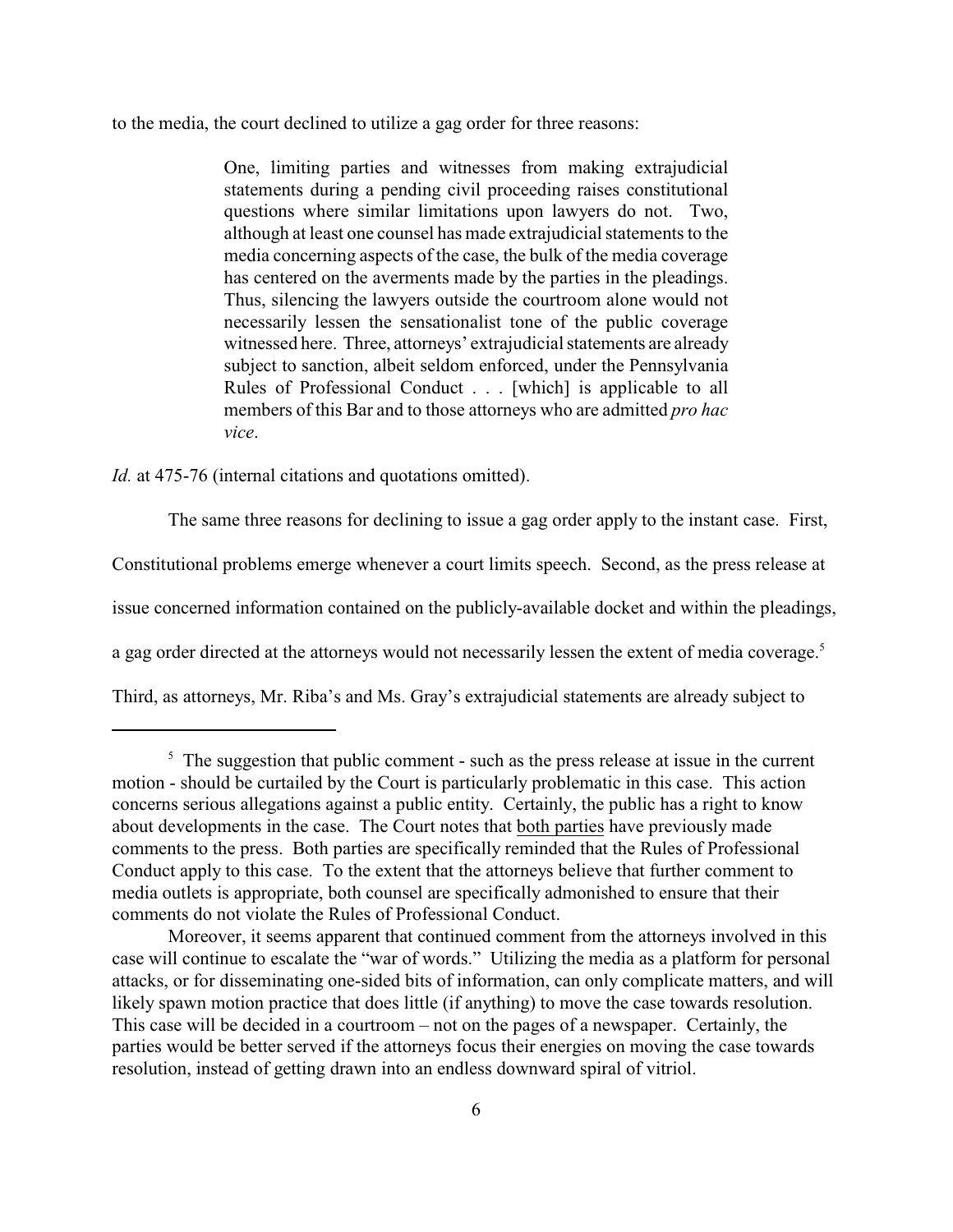sanctions under Rule 3.6 of the Pennsylvania Rules of Professional Conduct.

In light of these concerns, the Court declines to order the District to remove the press release. The press release at issue does not create a substantial likelihood of materially prejudicing the matter sufficient to warrant sanctions. Mr. Riba began his press release with a general, yet accurate, description of the parties' respective positions in this case. Next, Mr. Riba described this Court's disposition of the District's prior motion for sanctions. For the most part, Mr. Riba mirrored the language in this Court's November 4, 2010 Memorandum and Order. *Compare Coleman-Hill v. Governor Mifflin Sch. Dist.*, No. 09-5525, 2010 WL 4400033, at \*1, \*6 (E.D. Pa. Nov. 4, 2010) (Sitarski, J.) ("circumvented the Rules of Civil Procedure"; "obtained admittedly privileged documents because of her violations of the subpoena rule"), *with* Pl.'s Mot. Sanction Ex. C at 2 ("circumvented the Federal Rules of Civil Procedure and obtained internal District documents in a clearly inappropriate manner."). In the third paragraph of the press release, Mr. Riba "vehemently denies" Ms. Gray's prior statements that the District withheld certain documents containing evidence of racial discrimination.<sup>6</sup> Finally, Mr. Riba provided information about how to obtain a copy of this Court's Memorandum and Order.

(Def.'s Resp. Ex. A at 2).

 $<sup>6</sup>$  Mr. Riba's "vehement denial" related to the following quotations from Ms. Gray that</sup> appeared in the previous article:

<sup>(1) &</sup>quot;Gray said . . . the district didn't provide her with the e-mails as requested";

<sup>(2) &</sup>quot;'The superintendent lied,' Graysaid Thursday. 'She told me they had given me everything.'"; and

<sup>(3)</sup> "'The e-mails show they were trying to get rid of her,' said Gray. 'They had people spy on her.'"